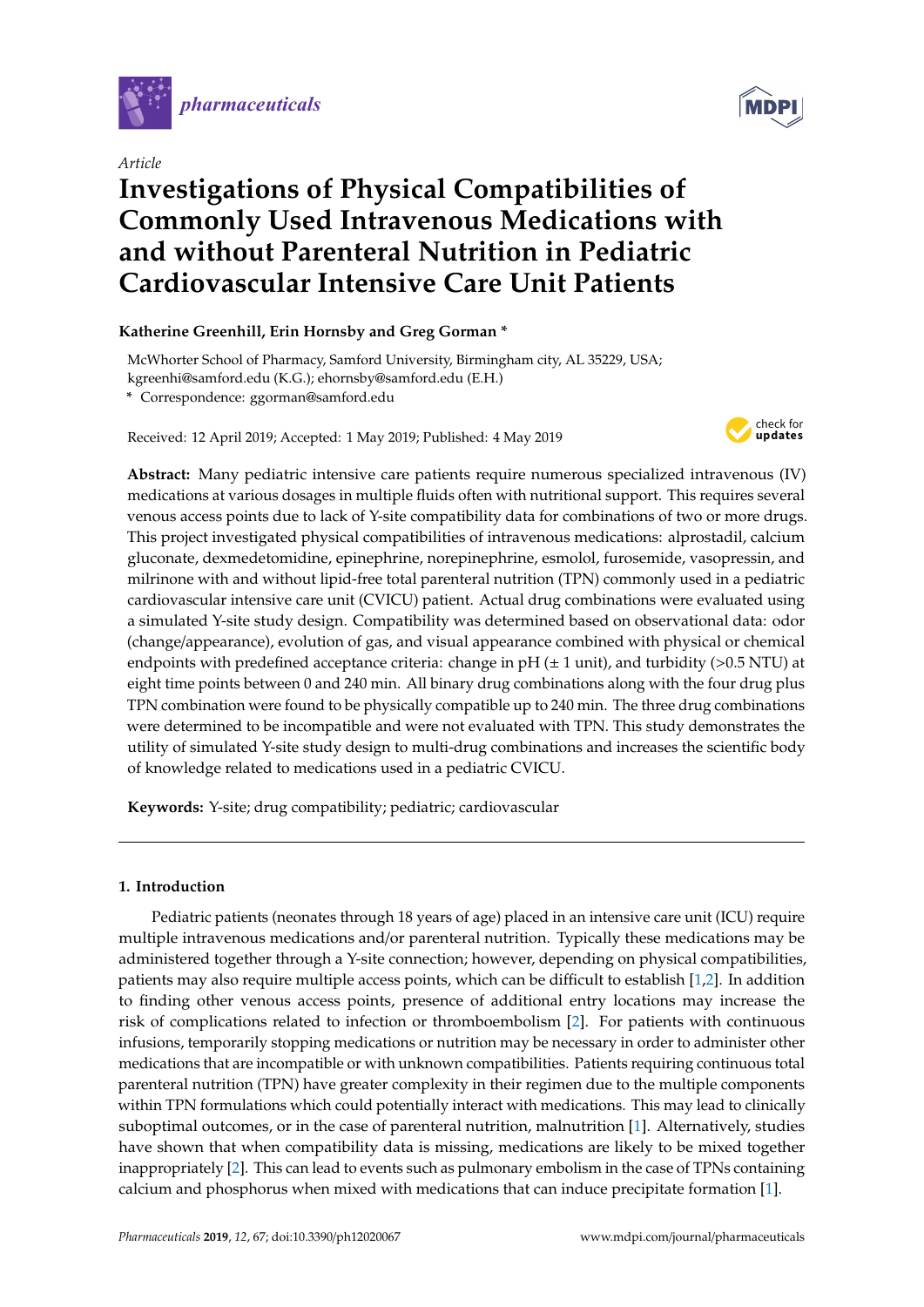Pediatric patients present further challenges when administering medications via IV route. Information regarding physical compatibility may not be as readily available as it is for adults due to differences in doses, vehicles, and parenteral nutrition requirements. Furthermore, available information that does exist cannot simply be extrapolated to pediatric patients [\[3](#page-8-0)[–5\]](#page-8-1). Due to body composition, their veins are harder to visualize and they are more likely to become distressed and uncooperative during venipuncture [\[6\]](#page-8-2). Additionally, repeated flushing of IV lines prior to and after drug administration may pose problematic for pediatric patients in relation to hypervolemia due to small fluid capacity. This would require that medications and TPN use the same line for infusion [\[1](#page-7-0)[,4\]](#page-8-3).

A device that may be utilized to overcome the issue of limited access sites is known as a multiport manifold device. This device follows the same concept as a Y-site connector but can instead administer up to seven different medications through one IV line. A potential issue with the use of a multiport device is that infusing numerous medications, with or without TPN, into one central line at slow infusion rates could lead to development of drug incompatibilities. With a deficit in compatibility data available regarding the administration of multiple drugs through the same central venous line using a Y-site set or multiport manifold, healthcare providers are more reluctant to co-administer multiple medications in this manner [\[3\]](#page-8-0).

In a previous study from a single center, researchers assessed the physical compatibility of a lipid-free TPN in combination with a standard mixture of epinephrine, vasopressin, milrinone, and calcium gluconate with the following: furosemide, esmolol, amiodarone, and dexmedetomidine. Results from this study demonstrated that the standard mixture with the lipid-free TPN was compatible with all the previously listed medications except for amiodarone [\[7\]](#page-8-4). This study seeks to build upon these results and expand clinical utility to additional medications and combinations. The objective of this study was to investigate the physical compatibilities of intravenous medications in circumstances where data for institutional specific pediatric concentrations and/or vehicles does not exist, or for multiple medications in the presence of a common TPN formulation in pediatric cardiovascular intensive care unit (CVICU) patients.

## **2. Methods and Materials**

#### *2.1. Materials*

The formulated medications were provided by the pharmacy staff at the partnered institution (Children's of Alabama) with the exception of furosemide and a limited quantity of dextrose 5% in water (D5W) vehicle which were prepared in our laboratory. Due to the large volume required for the experiments, furosemide was prepared in the lab each day of the experiments using the drug stock powder dissolved in normal saline with pH correction using sodium hydroxide solution and mild heat to allow dissolution into the vehicle. D5W was obtained from the partnered institution for Phase I of the experiments, but made in the lab for the second and third phases due to limited commercial availability. The concentrations chosen were based on dialog with the clinicians at the partnered institution for clinically relevant doses and combinations used in their pediatric CVICU. The manufacturer, lot numbers, expiration dates, and stock concentrations of the drugs, materials, and vehicles used for this project are listed in Table [1.](#page-2-0) Formulation details of the selected lipid-free TPN solution are listed in Table [2.](#page-2-1) All medications were used prior to their expiration dates.

#### *2.2. Design*

This study was conducted in three separate phases. Phase I assessed physical compatibility of various binary drug combinations prepared in a 1:1 ratio in different vehicles. Phase II evaluated furosemide and milrinone at pediatric relevant dosages (10 and 1 mg/mL, respectively) with up to three additional medications to determine if dilution effects of vehicle from the additional medications could potentially render the mixtures compatible. It should be noted that furosemide and milrinone together have previously been reported as incompatible at 10 and 0.2 mg/mL, respectively [\[8](#page-8-5)[,9\]](#page-8-6). In phase III,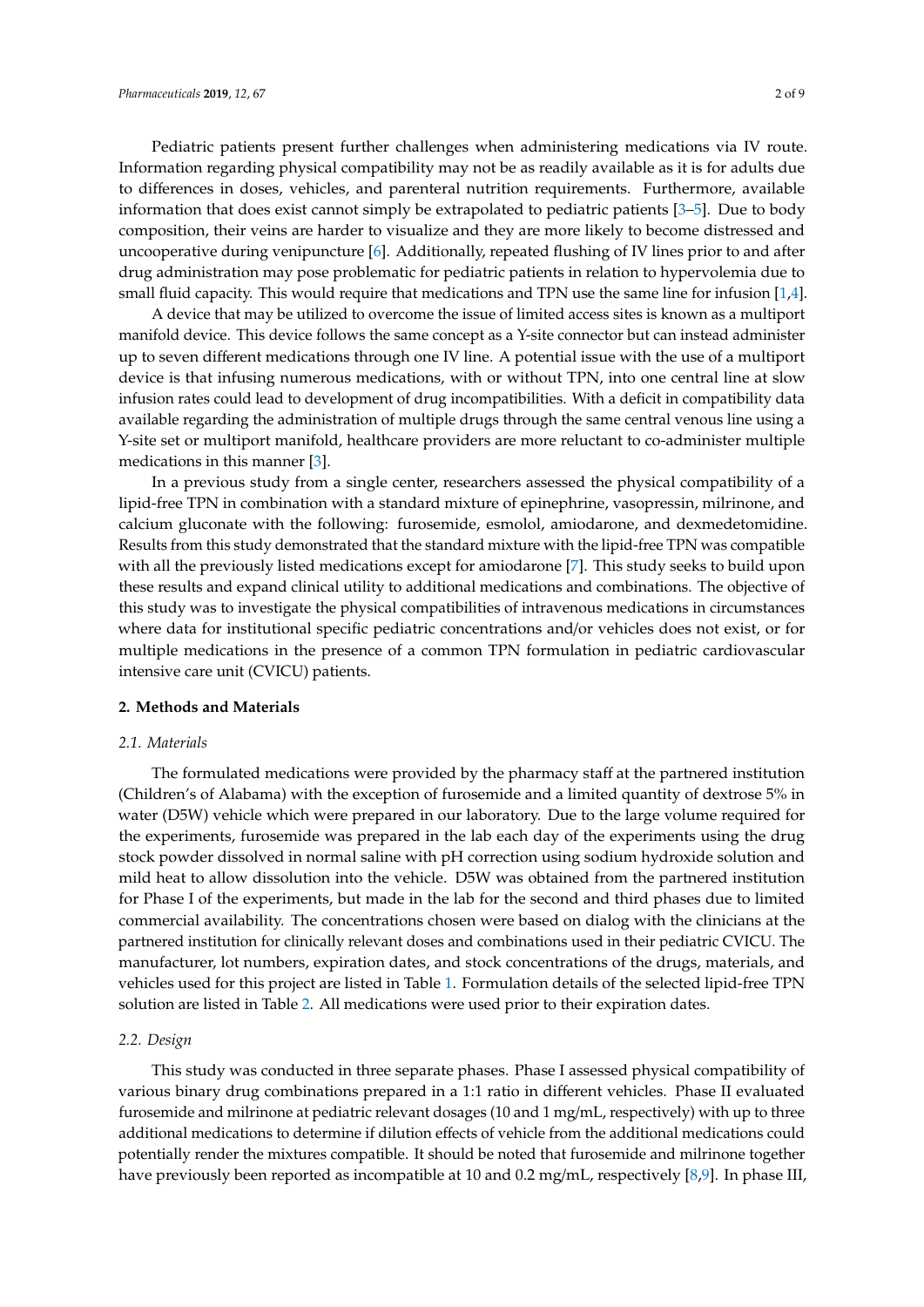a lipid-free TPN formulation was evaluated with the four most commonly administered medications in the institutional unit at clinically relevant concentrations. The TPN, being lipid-free, allowed for visual and turbidimetric evaluations and should be noted as containing the maximum amounts of calcium and phosphorus for this patient population. The evaluated drug combinations for all three phases at respective concentrations and vehicles compositions are listed in Tables [3](#page-3-0)[–5.](#page-3-1) A total volume of 100 mL of each combination was prepared by sequentially mixing together the medications in equal volumes in glass beakers at their clinically dosed concentrations in the same order for each iteration.

<span id="page-2-0"></span>

| Drug/Vehicle                 | <b>Supplied Concentration</b> | Manufacturer                      | <b>Lot Number</b> | <b>Expiration Date</b> |
|------------------------------|-------------------------------|-----------------------------------|-------------------|------------------------|
| Alprostadil                  | 500 mcg/mL                    | Pharmacia and<br>Upjohn Co.       | R75137            | 06/2019                |
| Calcium gluconate            | 1 mg/mL                       | Fresenius Kabi                    | 6013761           | 04/2018                |
| Dexmedetomidine HCl          | 400 mcg/mL                    | Hospira                           | 74160DD           | 02/2019                |
| Dexmedetomidine              | 200 mcg/2 mL                  | Intas Pharm.<br>Limited           | W08976            | 05/2019                |
| Epinephrine HCl              | $1 \text{ mg/mL}$             | Amphastar                         | DT020C7           | 02/2019                |
| Esmolol                      | $20$ mg/mL                    | Baxter                            | Y225839           | 02/2019                |
| Furosemide                   | Bulk                          | Letco                             | 1502110214        | 02/2018                |
| Milrinone Lactate Inj        | 1 mg/mL                       | Hikma West-Ward<br>Pharmaceutical | 1510491           | 03/2018                |
| Milrinone Lactate Inj        | 1 mg/mL                       | APP<br>Pharmaceuticals            | 6008428           | 08/2017                |
| Norepinephrine<br>Bitartrate | 1 mg/mL                       | Hospira                           | 740653A           | 08/2018                |
| Vasopressin                  | 20 units/mL                   | Par Pharmaceutical                | 818725            | 08/2018                |
| 5% Dextrose in water         | 5%                            | Baxter                            | P352880           | 02/2018                |
| Dextrose Anhydrous           | Not Applicable                | Letco                             | 1601050027        | 02/6/18                |
| Normal Saline                | $0.9\%$                       | Baxter                            | Y230961           | 10/2018                |
| Sodium Hydroxide             | 97% flakes                    | Letco                             | 1601050027        | 02/2018                |

**Table 1.** Materials and vehicles.

|  |  |  |  | Table 2. Total parenteral nutrition (TPN) composition. |
|--|--|--|--|--------------------------------------------------------|
|--|--|--|--|--------------------------------------------------------|

<span id="page-2-1"></span>

| Ingredient                                   | Concentration       |
|----------------------------------------------|---------------------|
| Dextrose                                     | 25%                 |
| Travasol $1$                                 | 3%                  |
| Sodium                                       | $150 \text{ mEq/L}$ |
| Potassium                                    | $80 \text{ mEq/L}$  |
| Magnesium                                    | $5 \text{ mEq/L}$   |
| Calcium                                      | 18 mEq/L            |
| Chloride                                     | 75 mEq/L            |
| Phosphorus                                   | 7 mmol/L            |
| Acetate                                      | 75 mEq/L            |
| Infuvite Pediatric Multivitamin <sup>2</sup> | $5 \text{ mL}$      |
| Selenium                                     | 10 mcg/L            |
| Multitrace-4 Concentrate <sup>3</sup>        | $1 \text{ mL}$      |
| Heparin                                      | $1000$ units/L      |

<sup>1</sup> https://www.baxter.ca/sites/g/files/ebysai1431/files/2018-12/[8\\_Travasol\\_E\\_Travasol\\_EN.pdf;](https://www.baxter.ca/sites/g/files/ebysai1431/files/2018-12/8_Travasol_E_Travasol_EN.pdf) <sup>2</sup> http://[www.](http://www.baxtermedicationdeliveryproducts.com/pdf/VitaminsPediatricPI.pdf) [baxtermedicationdeliveryproducts.com](http://www.baxtermedicationdeliveryproducts.com/pdf/VitaminsPediatricPI.pdf)/pdf/VitaminsPediatricPI.pdf; <sup>3</sup> https://[www.americanregent.com](https://www.americanregent.com/media/2211/multitrace-4-sds-03jan2019.pdf)/media/ 2211/[multitrace-4-sds-03jan2019.pdf.](https://www.americanregent.com/media/2211/multitrace-4-sds-03jan2019.pdf)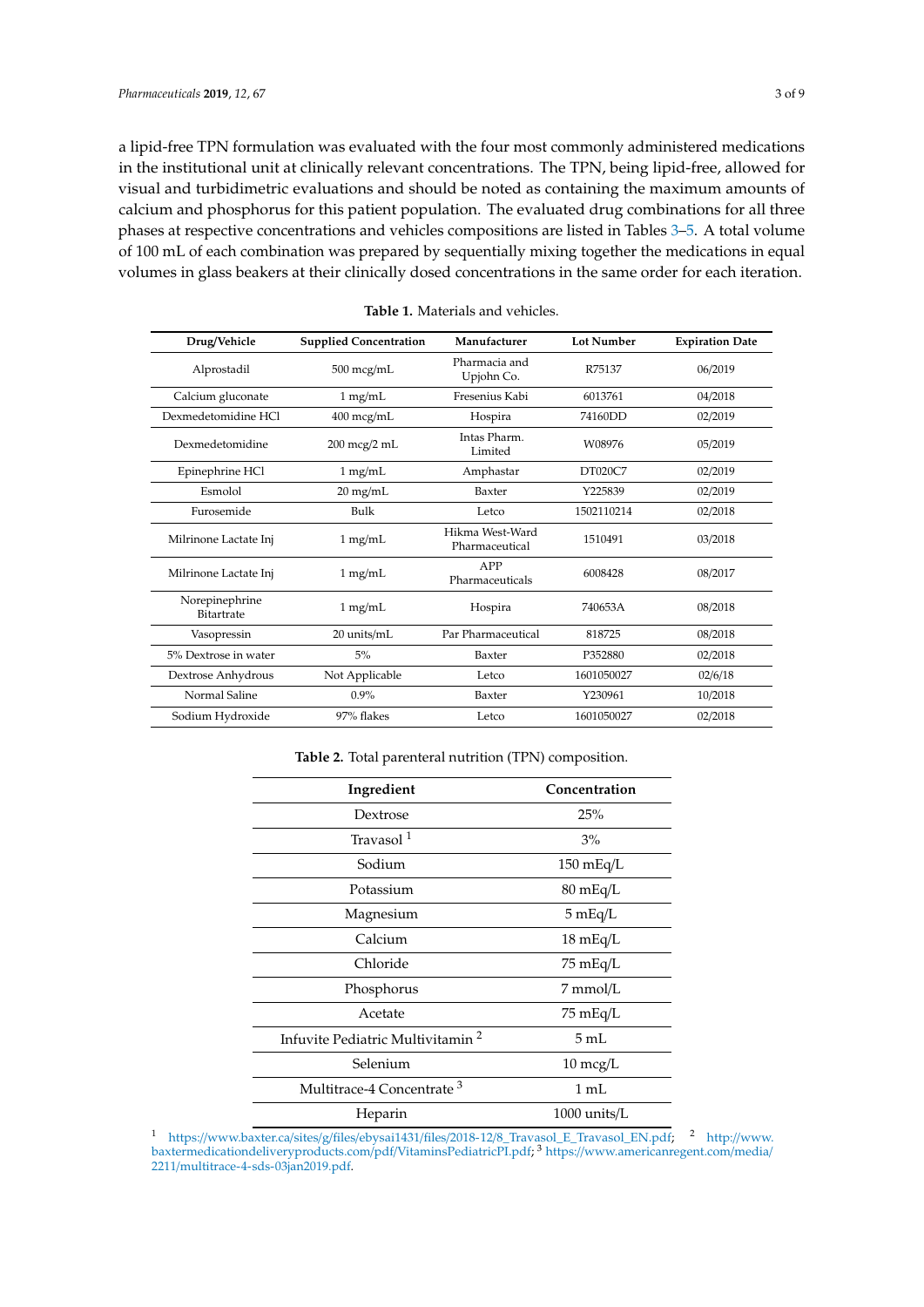<span id="page-3-0"></span>

| <b>Phase I Combinations</b>                       |                         |            |  |  |  |  |
|---------------------------------------------------|-------------------------|------------|--|--|--|--|
| Furosemide 1 mg/mL<br>Furosemide 10 mg/mL<br>Drug |                         |            |  |  |  |  |
| Epinephrine 16 mcg/mL                             | Compatible <sup>*</sup> | Compatible |  |  |  |  |
| Epinephrine 100 mcg/mL                            | Compatible              | Compatible |  |  |  |  |
| Norepinephrine 16 mcg/mL                          | Compatible              | Compatible |  |  |  |  |
| Norepinephrine 100 mcg/mL **                      | Compatible              | Compatible |  |  |  |  |
| Vasopressin 1 unit/mL                             | Compatible              | Compatible |  |  |  |  |
| Esmolol 20 mg/mL                                  | Compatible              | Not Tested |  |  |  |  |
| Alprostadil 10 mcg/mL                             | Compatible              | Not Tested |  |  |  |  |
| Dexmedetomidine 4 mcg/mL                          | Not Tested              | Compatible |  |  |  |  |

| Table 3. Phase I overall physical compatibility results. |  |  |  |
|----------------------------------------------------------|--|--|--|
|----------------------------------------------------------|--|--|--|

\* This combination exhibited a negative trending pH slope which would have exceeded the compatibility criteria at measurements beyond 240 min. \*\* Denotes drug was in 5% Dextrose in water. All other drugs were in normal saline.

| <b>Table 4.</b> Phase II.1-II.3 overall physical compatibility results. |  |  |
|-------------------------------------------------------------------------|--|--|
|-------------------------------------------------------------------------|--|--|

<span id="page-3-2"></span>

| <b>Phase II Combinations *</b>   |                                     |                       |                                       |                          |                |  |
|----------------------------------|-------------------------------------|-----------------------|---------------------------------------|--------------------------|----------------|--|
| Drug 1                           | Drug 2                              | Drug 3                | Drug 4                                | Drug 5                   | <b>Results</b> |  |
| Furosemide<br>$10 \text{ mg/mL}$ | Epinephrine<br>$100 \text{~mcg/mL}$ | Milrinone 1000 mcg/mL | NА                                    | NΑ                       | Incompatible   |  |
| Furosemide<br>$10 \text{ mg/mL}$ | Epinephrine<br>$100 \text{~mcg/mL}$ | Milrinone 1000 mcg/mL | Dexmedetomidine<br>$4 \text{~mcg/mL}$ | NА                       | Incompatible   |  |
| Furosemide<br>$10 \text{ mg/mL}$ | Epinephrine<br>100 mcg/mL           | Milrinone 1000 mcg/mL | Dexmedetomidine<br>$4 \text{~mag/mL}$ | Vasopressin<br>1 unit/mL | Incompatible   |  |

\* Drugs listed in order of addition from left to right. All drugs in normal saline except vasopressin (D5W).

| <b>Table 5.</b> Phase III overall physical compatibility results. |  |  |  |
|-------------------------------------------------------------------|--|--|--|
|-------------------------------------------------------------------|--|--|--|

<span id="page-3-1"></span>

| <b>Phase III Combination</b> |                                          |                                  |                                  |                                          |            |
|------------------------------|------------------------------------------|----------------------------------|----------------------------------|------------------------------------------|------------|
| Nutrition                    | Drug 1 concentration,<br>vehicle         | Drug 2 concentration,<br>vehicle | Drug 3 concentration,<br>vehicle | Drug 4 concentration,<br>vehicle         | Result     |
| Lipid-free TPN *             | Epinephrine<br>$100 \text{~mcg/mL}$ , NS | Milrinone<br>$1000$ mcg/mL       | Vasopressin<br>l unit/mL, D5W    | Calcium gluconate<br>$100 \text{ mg/mL}$ | Compatible |

\* see Table [2](#page-2-1) for composition of lipid-free TPN.

All drugs and TPN were stored according to the manufacturers' recommendations prior to being used in the study. The use of equal volumes of drugs with TPN in simulated Y-site compatibility studies have previously been verified as a standard practice [\[10\]](#page-8-7).

#### *2.3. Data Collection*

Each drug combination was evaluated for pH, turbidity, evolution of gas, color, and formation of precipitate upon mixing at time = 0 (baseline), and additionally at 5, 15, 30, 45, 60, 120, and 240 min by two independent evaluators. The evaluation time frame was based on common drip rates used to determine actual time that the medications would be in contact in an IV line prior to entering a patient, with the maximum time point also being used in other studies [\[1,](#page-7-0)[3,](#page-8-0)[10,](#page-8-7)[11\]](#page-8-8). The presence of two evaluators also aided in the reduction of potential bias in visual assessments [\[2\]](#page-7-1). Measurements at each time point were compared to baseline values. Multiple methods were chosen to assess for physical incompatibility due to the complexity of each drug mixture as recommended in published studies [\[1\]](#page-7-0). The pH (Ohaus Starter pH meter, Parsippany, NJ) was assessed with changes of  $\pm$  1.0 pH unit or more from baseline deemed physically incompatible. Changes in pH can contribute to precipitation as well as suggest the presence of chemical reactions [\[2,](#page-7-1)[3\]](#page-8-0). Turbidity (2100Q Turbidimeter, Hach, Loveland, CO, USA) was assessed with changes of < 0.5 nephelometric turbidity units (NTU) deemed as compatible. This standard has been reported in other studies to be an appropriate threshold in which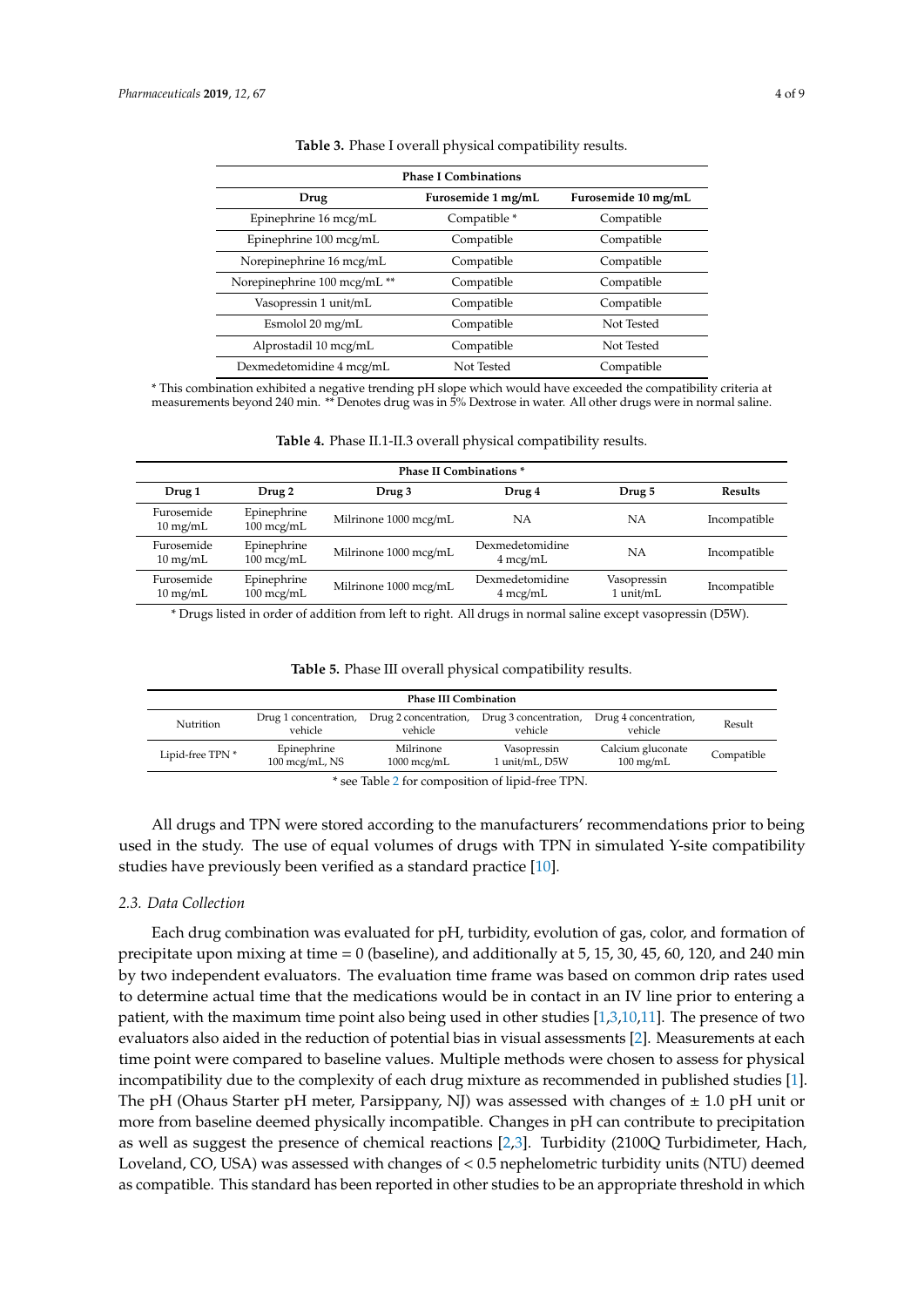to demonstrate physical compatibility [\[11\]](#page-8-8). Both the pH meter and the turbidimeter were calibrated each day prior to testing as described in the manufacturers' instruction manual. Gas formation was noted if there was bubble formation upon mixing or during any of the observation time points. For visual assessments, two evaluators observed the solutions in front of non-glossy black, white, and no background to assess for formation of precipitate and color change. All visual assessments were performed under LED laboratory lighting.

#### **3. Results**

The overall physical compatibility results of this study for each combination at 240 min are shown in Tables [3–](#page-3-0)[5.](#page-3-1) The observed pH range, turbidity range, visual appearance, odor, and gas evolution values from each combination from all phases of this study are reported in Table [6.](#page-5-0) Reported changes in turbidity and pH were calculated by subtracting the lowest or highest measured value from the baseline measurement, whichever value represented the largest difference. Of the thirteen combinations assessed in phase I, all were found to be physically compatible up to the maximum 240 min based on the previously defined assessment criteria. The combination of furosemide (1 mg/mL) with epinephrine (16 mcg/mL) was closest to exceeding the threshold for change in pH at the 240-minute time point, as it began trending down after the first measured time point (Figure [1\)](#page-4-0). Continued evaluations beyond the 240-minute time point would have resulted in a pH change of greater than 1 making this combination incompatible. Additionally, the combination of furosemide (1 mg/mL) with alprostadil (10 mcg/mL) displayed a slight positive trending slope in measured turbidity which could have potentially exceeded 1 NTU but not until some point well beyond 240 min. All other combinations had minimal non-trending changes in the measured parameters. Phase II multi-drug combinations containing three or more medications were all found to be physically incompatible (Table [4\)](#page-3-2). Each combination in this phase immediately produced a milky-white, fluent, and cloud-like precipitate, similar to the effect of food-coloring, when milrinone (3rd drug in sequence) was added; however, this fluent precipitate quickly dissipated within a few seconds after milrinone was completely added. Combinations II.1 and II.2 also formed white speck-like precipitates within five minutes of all drugs being added to the mixture and combination II.3 formed a milky-white precipitate similar in appearance to the initial precipitate immediately after mixing of all five drugs. While all three combinations were determined incompatible due to turbidity changes of  $\geq 0.5$  NTU, combinations II.1 and II. 2 were still below the physical incompatibility threshold for pH despite the drastic increases in turbidity and precipitate formation that was observed. The pH was only tested at baseline for II.3 because of the immediate and stable precipitate formation that occurred upon mixing of all five drugs. No changes in odor or observation of evolved gases were noted in any of the phase II drug combinations. In phase III the four drug combination evaluated with TPN was found to be physically compatible through the 240-minute observation period in all parameters measured. As with the phase II combinations, no changes in odor or observation of evolved gases were noted. Furthermore, measured changes in both pH and turbidity for the phase III combination were very minimal with no observed trends.<br>  $\alpha$  of four coloring, when minimore (5.4 and  $\beta$  in sequence) was a 10 november 0.011 none of 0.01 (9.93) −0.01 (9.94) of 0.01 (9.94) of 0.01 (9.94) non-**Phase II**

<span id="page-4-0"></span>

Figure 1. pH change for furosemide (1 mg/mL) with epinephrine (16 mcg/mL). Fi**gure 1.** pH change for furosemide (1 mg/mL) with epinephrine (16 mcg/mL).<br> **Figure 1.** pH change for furosemide (1 mg/mL) with epinephrine (16 mcg/mL).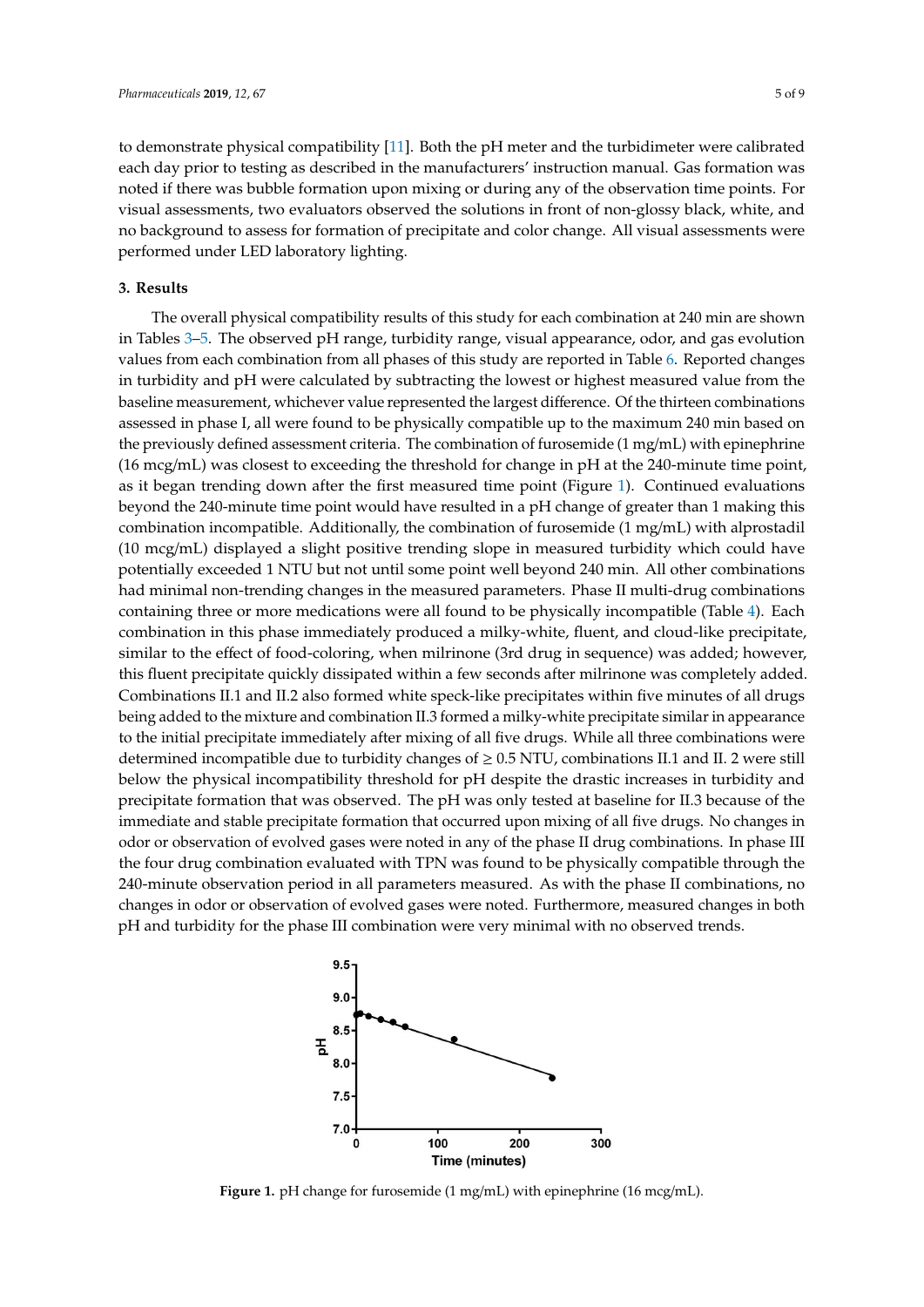<span id="page-5-0"></span>

| Combination    | <b>Visual Changes</b>          | <b>Turbidity Changes</b><br>(NTU) | pH Changes<br>(pH Units) | Odor | <b>Evolution of</b><br>Gas |
|----------------|--------------------------------|-----------------------------------|--------------------------|------|----------------------------|
|                |                                | Phase I                           |                          |      |                            |
| $\mathbf{1}$   | None                           | $0.06(0.48 - 0.54)$               | $-0.06(4.90-4.96)$       | None | None                       |
| $\overline{2}$ | None                           | $0.14(0.97 - 1.11)$               | $0.31(9.19 - 9.50)$      | None | None                       |
| 3              | None                           | $0.24(0.55 - 0.79)$               | $-0.10(6.41-6.51)$       | None | None                       |
| $\overline{4}$ | Clear, light yellow            | $0.21(0.9-1.11)$                  | $0.28(9.55 - 9.83)$      | None | None                       |
| 5              | None                           | $-0.37(0.43 - 0.80)$              | $-0.96(7.78 - 8.74)$     | None | None                       |
| 6              | Clear, light yellow            | $0.15(0.75 - 0.90)$               | $0.11(9.41 - 9.52)$      | None | None                       |
| 7              | None                           | $-0.18(0.34 - 0.52)$              | $0.11(5.31 - 5.42)$      | None | None                       |
| 8              | None                           | $0.01(0.87 - 0.88)$               | $-0.07(9.71-9.78)$       | None | None                       |
| 9              | None                           | $-0.10(0.33 - 0.43)$              | $-0.43(8.56-8.99)$       | None | None                       |
| 10             | None                           | $0.30(1.78 - 2.08)$               | $-0.57(8.99-9.56)$       | None | None                       |
| 11             | None                           | $0.01(0.93 - 0.94)$               | $-0.07(9.74 - 9.81)$     | None | None                       |
| 12             | None                           | $-0.11(0.96 - 1.07)$              | $-0.08(9.67-9.75)$       | None | None                       |
| 13             | None                           | $0.01(0.34 - 0.35)$               | $-0.19(6.63 - 6.82)$     | None | None                       |
|                |                                | Phase II                          |                          |      |                            |
| 1              | White precipitate<br>formation | 3.6 $(3.88 - 7.48)$ <sup>a</sup>  | $-0.09(4.68 - 4.77)$     | None | None                       |
| $\overline{2}$ | White precipitate<br>formation | 6.14 (0.84–6.98) $^{\rm b}$       | $0.09(4.73 - 4.82)$      | None | None                       |
| 3              | White precipitate<br>formation | 22.14 $(1.06-23.3)$ <sup>b</sup>  | 4.67                     | None | None                       |
|                |                                | Phase III                         |                          |      |                            |
| $\mathbf{1}$   | None                           | $-0.08(0.54 - 0.62)$              | $0.08(5.55 - 5.63)$      | None | None                       |

**Table 6.** Results of the physical compatibility of various solutions at 240 minutes.

a represents an observation period of 5 min <sup>b</sup> represents an observation period of 15 minutes.

### **4. Discussion**

Critically ill patients placed in intensive care units typically require multiple IV medications, while others may also require parenteral nutrition. Unknown or known physical incompatibilities would require that medications be given through separate IV lines. In cases of limited or no additional venous access, infused medications or TPN may have to be temporarily discontinued in order to administer other medications, requiring multiple saline flushes throughout the day. For pediatric patients, establishing extra IV access may be difficult due to their level of agitation, physical mobility, and body composition. Using additional flushes to administer medications or nutrition through the same IV line could be detrimental to the patient depending on volume status. Additionally, information regarding physical compatibilities of medications at pediatric specific doses is not as extensive as it is for adults. Extrapolation of information from adult to pediatric patients is not feasible due to the variations in nutrition requirements and concentrations needed for medications due to volume issues and dosing. This gap in published data demonstrates there is a need for physical compatibility data for medications commonly used in pediatric patients.

This study helps to bridge this paucity of data by yielding results from multiple combinations of medications with a complex TPN solution. The data collected from this study shows that the majority of the routinely used clinical combinations evaluated were able to demonstrate physical compatibility. The investigators recognize that the results of this study may not be applicable to every institution or patient circumstance due to the design being specific to the doses and combinations used at the partnered institution.

Overall, the binary combinations of phase I were all found to be physically compatible based on our predefined physical incompatibility evaluation criteria. However, two of the combinations were observed to have trending data suggesting imminent incompatibility. Overall, due to the trend in pH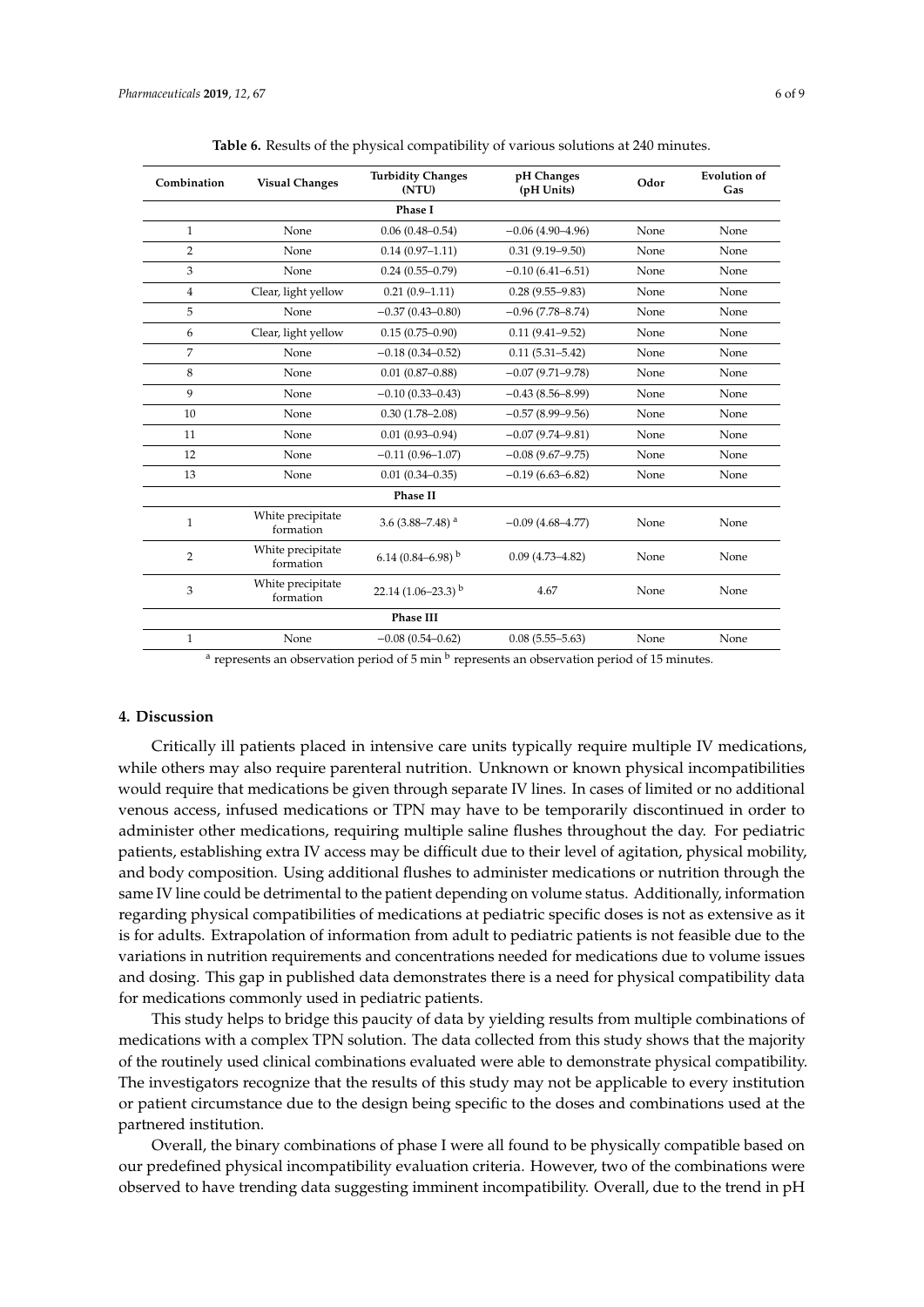and turbidity in combinations I.5 and I.10, respectively, caution should be taken when using these combinations at the given concentrations. According to the IV compatibility data in Lexicomp and Micromedex, which are both powered by Trissel's, alprostadil and furosemide are compatible for IV Y-site administration [\[8,](#page-8-5)[9\]](#page-8-6). The study compared a lower concentration of alprostadil in a different vehicle (7.5 mcg/mL in D5W) with a higher concentration of furosemide (5 mg/mL) in an unknown vehicle over 60 min using only visual observations and evolution of gas as endpoints. With the absence of trending pH and turbidity data in this study the potential for incompatibility could not be predicted [\[12\]](#page-8-9).

Previous data published in Trissel's for esmolol and furosemide show they are incompatible; however, these studies were conducted at different concentrations and with different vehicles as compared to our study. Esmolol concentrations were either at 10 mg/mL or 40 mg/mL in either D5W, NS, or undiluted. The esmolol concentration in this study of 20 mg/mL falls in between; however, the furosemide concentration used in this study was much lower than reported in Trissel's, 1 mg/mL vs. 5–10 mg/mL, respectively. Additionally, the furosemide reported in Trissel's was either undiluted or dissolved in D5W solvent as opposed to NS in this study. The only study reported in Trissel's that used furosemide in NS compared the 5 mg/mL to esmolol 40 mg/mL When compared to this study, the concentration of esmolol and furosemide were twice and five times as high, respectively [\[8,](#page-8-5)[9\]](#page-8-6). These large differences in concentrations between the study reported in Trissel's and this study further show the void in drug compatibility data for pediatric dosages and highlight the importance of drug compatibility studies targeting common doses and concentrations for pediatric patients.

In the case of epinephrine and furosemide, Trissel's shows that they are compatible via Y-site connection; however, the concentrations and vehicles used were again different than the ones used in this study. For norepinephrine and furosemide, Trissel's shows they are compatible when norepinephrine is at a lower concentrations (128 mcg/mL and below) and incompatible when norepinephrine is at 0.5 mg/mL [\[8](#page-8-5)[,9\]](#page-8-6). This study used lower concentrations that would be appropriate for pediatric patients, which is likely why the two were physically compatible.

Per Micromedex and Lexicomp (Trissel's), the Y-site compatibility of furosemide and norepinephrine bitartrate is reported as variable primarily due to a function of concentration [\[8,](#page-8-5)[9\]](#page-8-6). At norepinephrine concentrations greater than 128 mcg/mL combined with furosemide at 5 mg/mL in all fluids tested, the combinations were found to be incompatible. For concentrations of norepinephrine at or below 128 mcg/mL with furosemide as high as 10 mg/mL the combinations are reported as compatible. Of the 4 pediatric dose combinations of furosemide and norepinephrine we evaluated, all were found to be compatible (Table [3\)](#page-3-0); however, only one of the concentration pairs (furosemide 10 mg/mL with norepinephrine 100 mcg/mL) could be found in the database. Even still, the vehicle was different from that used in this study.

The y-site compatibility data resulting from nine listings comparing furosemide and vasopressin have variable results, according to Micromedex and Lexicomp [\[8](#page-8-5)[,9\]](#page-8-6). One study used the same concentrations of each medication as we report in this study with the same results but in a different vehicle and for 24 hours [\[13\]](#page-8-10). The remaining studies evaluated furosemide at either 4 or 5 mg/mL with vasopressin at either 0.4 or 4 units/mL. Interestingly, incompatibility occurred when vasopressin and furosemide were both at the lower concentration (0.4 units/mL and 4 mg/mL, respectively) regardless of the vehicle [\[14\]](#page-8-11).

All combinations of Phase II failed physical compatibility based on the predefined evaluation criteria with the formation of precipitates and an increase in turbidity measurements of  $\geq 0.5$  NTU (Table [4\)](#page-3-2). Milrinone (200 mcg/mL) in D5W and furosemide (10 mg/mL) are known to be incompatible drugs for Y-site administration, per Lexicomp and Micromedex [\[8,](#page-8-5)[9\]](#page-8-6). In this study, it was found that upon mixing milrinone (1000 mcg/mL) in NS with furosemide (10 mg/mL) in NS, precipitation occurred regardless of the addition of more drugs in attempt to further dilute furosemide and milrinone. According to Micromedex and Lexicomp, the only drugs of the 5-drug combination that are not compatible are: (1) furosemide and milrinone and (2) furosemide and vasopressin, which had variable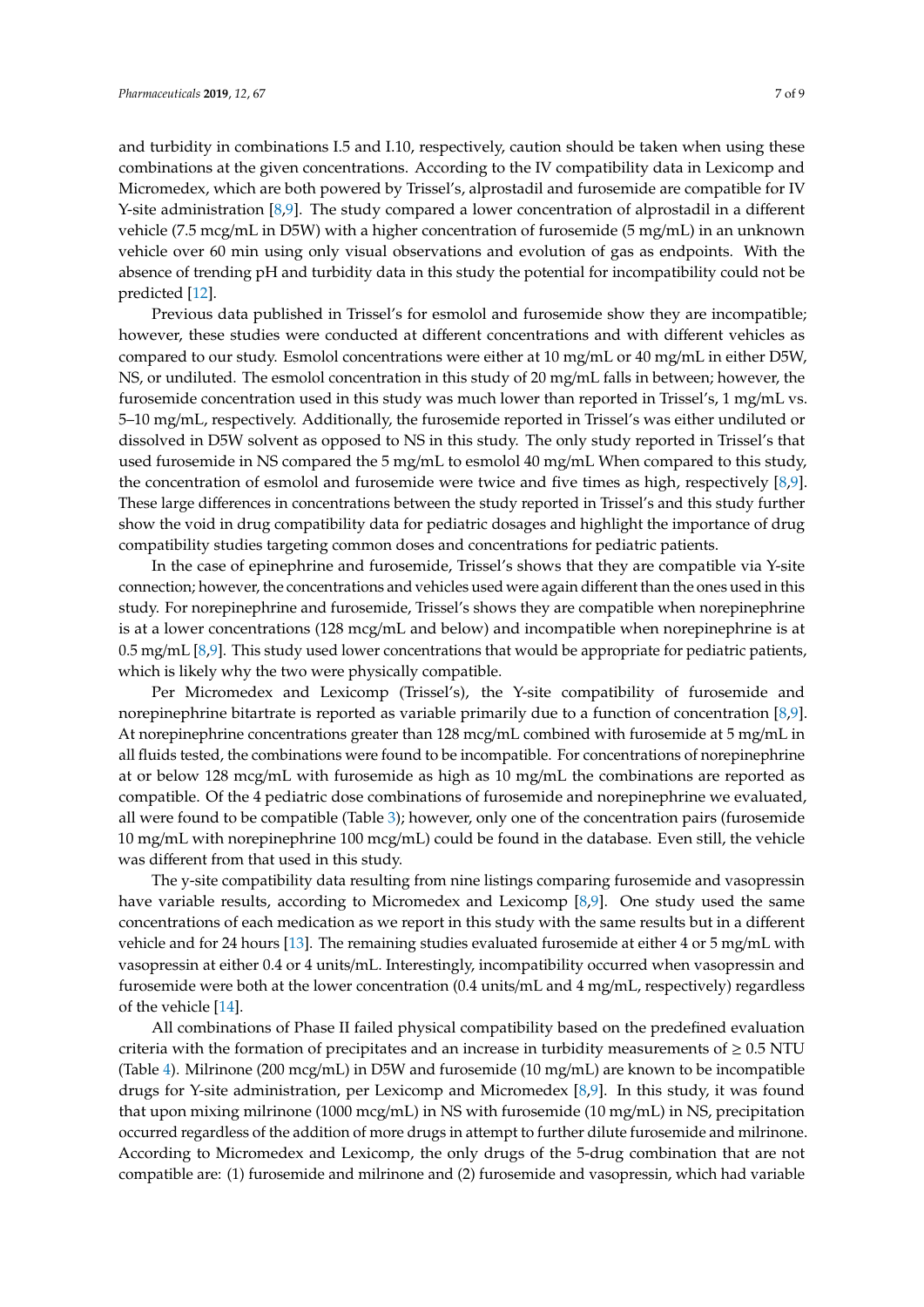data; however, from Phase I data we found that the combinations of furosemide (10 mg/mL and 1 mg/mL) in NS with vasopressin (1 unit/mL) in NS were physically compatible [\[8,](#page-8-5)[9\]](#page-8-6). Thus, it can be concluded that the precipitation formed during the testing of drugs in phase II must be due to the incompatibilities of furosemide and milrinone. The order in which the medications were mixed could have affected the outcome of our study, but the addition order was chosen so that milrinone would be added last for combination II.1, the first combination that was tested. In addition to this, the order in which the medications were added was kept synonymous for combinations II.2 and II.3, so milrinone was added third to the mixtures and not added last for II.2 and II.3. Even if the order in which milrinone was added in phase II was changed and subsequently produced a positive outcome, it would still be unlikely to affect the use of this combination in clinical practice since the order in which the medications enter the Y-site multiport would realistically be much harder to control.

The results from phase III of epinephrine 100 mcg/mL, milrinone 1000 mcg/mL, vasopressin 1 unit/mL, and calcium gluconate 100 mg/mL with lipid-free TPN showed the combination to be compatible. The use of this combination has since been successfully implemented in clinical practice by the partnered institution. As a result, calcium and phosphorus are no longer left out of parenteral nutrition for patients requiring calcium gluconate infusions. Therefore, this has the potential to reduce the incidence and risk of hypophosphatemia for patients requiring calcium gluconate infusions for longer than 48 hours which could require IV phosphate supplementation. An important consideration regarding this study is the TPN solution used was lipid-free. Compared to lipid containing TPN solutions which are opaque and non-transparent emulsions, lipid-free TPN, while yellow in color, is visually clear and allows for visual and turbidimetric evaluation of the drug mixture to assess chemical compatibility. These assessment endpoints could not be used in drug mixtures with lipid containing TPN solutions, thus making it difficult to determine physical compatibility. The information gathered from this study may make it more feasible to use a multiport manifold device for patients requiring several IV medications, reducing the need for multiple IV lines.

#### **5. Conclusions**

In conclusion, all combinations assessed in Phase I and III of this project proved to be physically compatible up to 240 min, while the combinations from Phase II were all incompatible. The results from this study significantly add to the body of knowledge in the field of drug Y-site compatibility for dosages and vehicles used for pediatric patients. Clinicians should be cautious when extrapolating the data, noting that the TPN used did not contain lipids and the concentrations of the TPN components and drugs used may not be applicable to every patient. Additionally, using vehicles different from the ones used in this study may impact the physical compatibility to yield different results than were produced here.

**Author Contributions:** Conceptualization, G.G.; methodology, G.G, K.G. E.H.; formal analysis K.G., E.H.; investigation, G.G., K.G., E.H.; resources, G.G.; data curation, G.G., K.G., E.H. writing—original draft preparation, K.G., E.H.; writing—review and editing, G.G, K.G., E.H.; supervision, G.G.; project administration, G.G.; funding acquisition, G.G.

**Acknowledgments:** The authors wish to thank Children's of Alabama and Crystal Quattlebaum (Birmingham, AL) for generously suppling the drugs used in this study. The authors also acknowledge the Pharmaceutical Sciences Research Institute in the McWhorter School of Pharmacy at Samford University (Birmingham AL) for financial support of the project.

**Conflicts of Interest:** The authors have no conflicts of interest to declare.

#### **References**

- <span id="page-7-0"></span>1. Staven, V.; Wang, S.; Grønlie, I.; Tho, I. Development and evaluation of a test program for Y-site compatibility testing of total parenteral nutrition and intravenous drugs. *Nutr. J.* **2016**, *15*, 29. [\[CrossRef\]](http://dx.doi.org/10.1186/s12937-016-0149-x) [\[PubMed\]](http://www.ncbi.nlm.nih.gov/pubmed/27000057)
- <span id="page-7-1"></span>2. Kanji, S.; Lam, J.; Johanson, C.; Singh, A.; Goddard, R.; Fairbairn, J.; Lloyd, T.; Monsour, D.; Kakal, J. Systematic review of physical and chemical compatibility of commonly used medications administered by continuous infusion in intensive care units. *Crit. Care Med.* **2010**, *38*, 1890–1898. [\[CrossRef\]](http://dx.doi.org/10.1097/CCM.0b013e3181e8adcc) [\[PubMed\]](http://www.ncbi.nlm.nih.gov/pubmed/20562698)